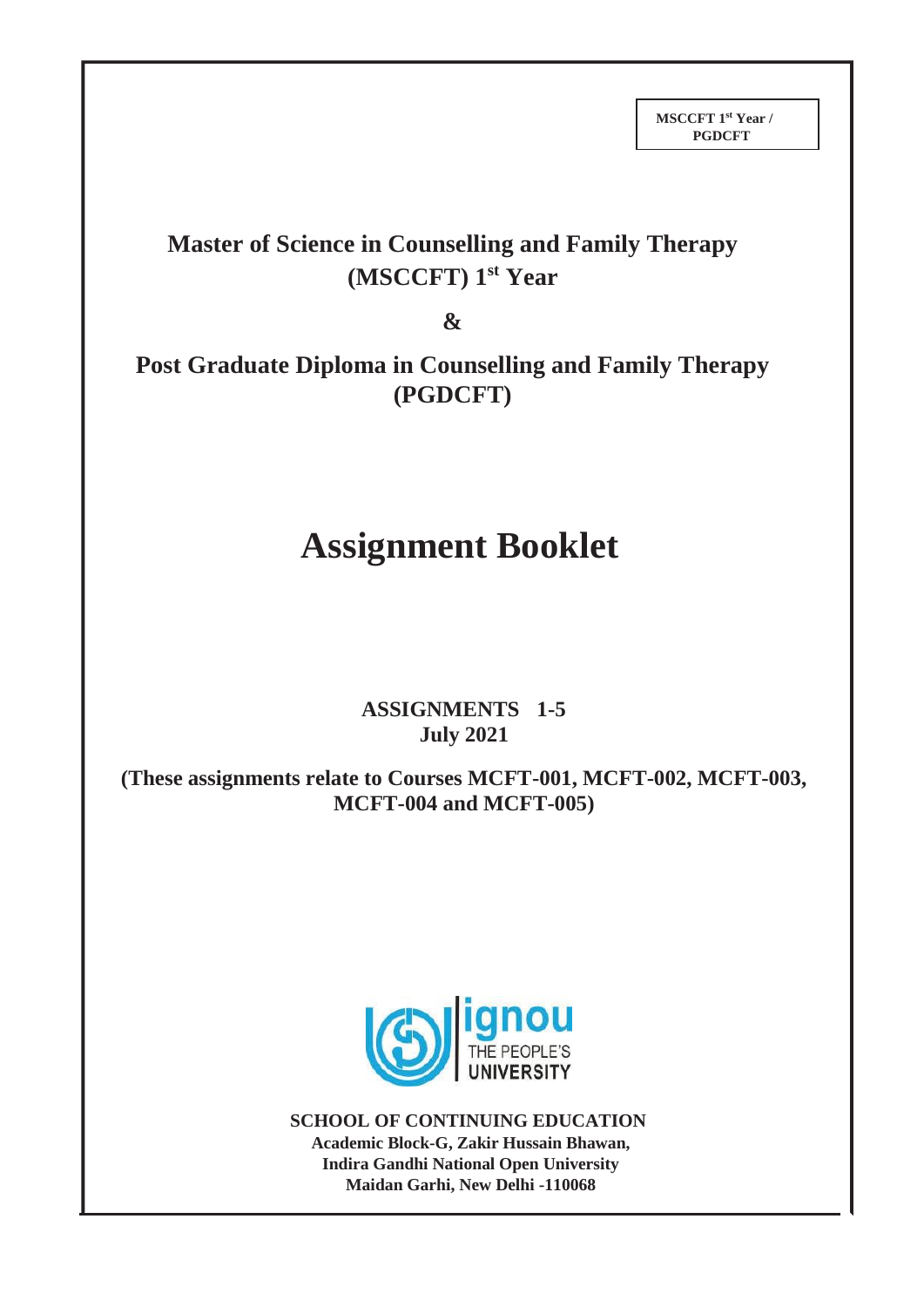## **Master of Science in Counselling and Family Therapy (MSCCFT) 1 st Year & Post Graduate Diploma in Counselling and Family Therapy (PGDCFT)**

## **ASSIGNMENTS: 2021-22**

#### Dear Learner,

You have to do five assignments in all to qualify for the first year of MSCCFT/ PGDCFT. For each theory course, you will have to do one assignment. All the assignments are tutor marked (that is, evaluated by the Academic Counsellor) and each Tutor Marked Assignment (TMA) carries 100 marks. In this assignment booklet, there are five assignments and the course-wise distribution of the assignments is as follows:

Assignment 1 (TMA-1): based on MCFT-001 (Units 1-17)

Assignment 2 (TMA-2): based on MCFT-002 (Units 1-19)

Assignment 3 (TMA-3): based on MCFT-003 (Units 1- l8)

Assignment 4 (TMA-4): based on MCFT-004 (Units 1-18)

Assignment 5 (TMA-5): based on MCFT-005 (Units 1-22)

#### **INSTRUCTIONS**

Before attempting the assignments, please read the following instructions carefully:

- 1) Write your Enrolment Number, Name, Full Address, Signature and Date on the top right hand corner of the first page of your assignment answer sheets.
- 2) Write the Programme Title, Course Code, Course Title, Assignment Code and Name of your Study Centre on the top left hand corner of the first page of your response sheets. Course Code and Assignment Code may be reproduced from theassignment.

The top of the first page of your answer sheets should look like this:

All Tutor Marked Assignments are to be submitted at the study centre assigned to you.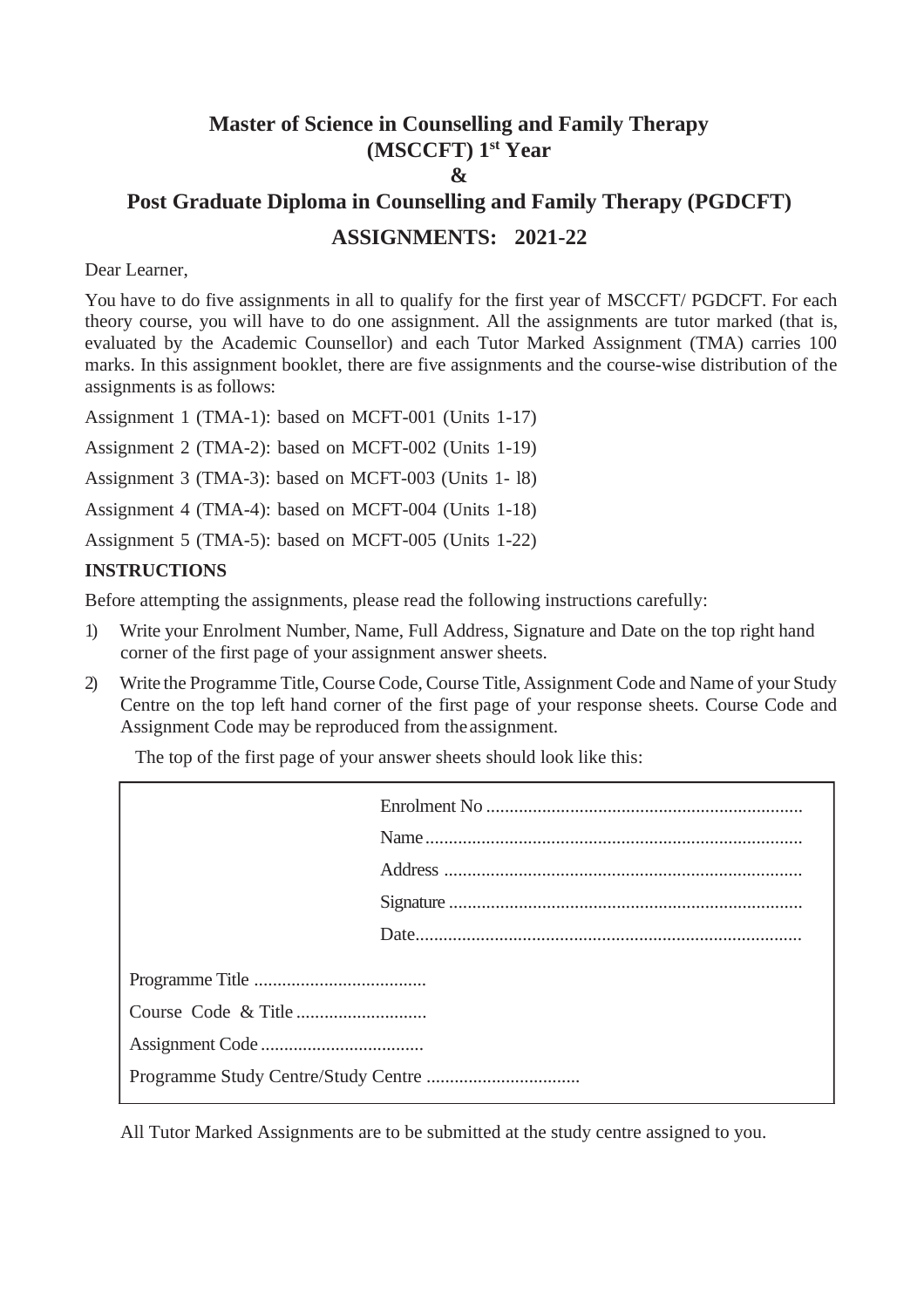- 3) Read the assignments carefully and follow the specific instructions, if any, given on the assignment itself about the subject matter or its presentation.
- 4) Go through the Units on which assignments are based. Make some points regarding the question and then rearrange those points in a logical order and draw up a rough outline of your answer. Make sure that the answer is logical and coherent, and has clear connections between sentences and paragraphs. The answer should be relevant to the question given in the assignment. Make sure that you have attempted all the main points of the question. Once you are satisfied with your answer, write down the final version neatly and underline the points you wish to emphasize.
- 5) Use only foolscap size paper for your response and tie all the pages carefully. Avoid using very thin paper. Allow a 4 cm margin on the left and at least 4 lines in between the answers. This may facilitate the evaluator to write useful comments in the margin at appropriate places.
- 6) *Write the responses in your own hand*. Do not print or type the answers. Do not copy your answers from the Units/Blocks sent to you by the University. If you copy, you will get zero marks for the respective question.
- 7) Do not copy from the response sheets of other students. If copying is noticed, the assignments of such students will be rejected.
- 8) Write each assignment separately. All the assignments should not be written in continuity. For each Course, use separate sheets or start on the next sheet.
- 9) Write the question number with each answer. All the questions in a particular section should be answered before attempting the next section.
- 10) The completed assignment should be sent to the Coordinator / Programme Incharge of the Study Centre/ Programme Study Centre allotted to you. Under any circumstances do not send the tutor marked response sheets to the Student Evaluation Division at Head Quarters for evaluation.
- 11) Please obtain a receipt from the study centre for the assignments submitted and retain it. Also keep a photocopy of the assignments with you.
- 12) In case you have requested for a change of Study Centre, you should submit your Tutor Marked Assignments only to the original Study Centre until the change of Study Centre is notified by the University.
- 13) If you find that there is any factual error in evaluation of your assignments e.g. any portion of assignment response has not been evaluated or total of score recorded on assignment response is incorrect, you should approach the Coordinator/ Programme Incharge of your study centre for correction and transmission of correct score to the Regional Centre & Headquarters.

Before submitting your assignment response, please make sure you have taken care of the following points:

- Your roll number, name and address have been written correctly.
- The title of the course and assignment number have been written clearly.
- Each assignment has been written on separate sheets and pinned properly.
- All the questions in the assignments have been answered.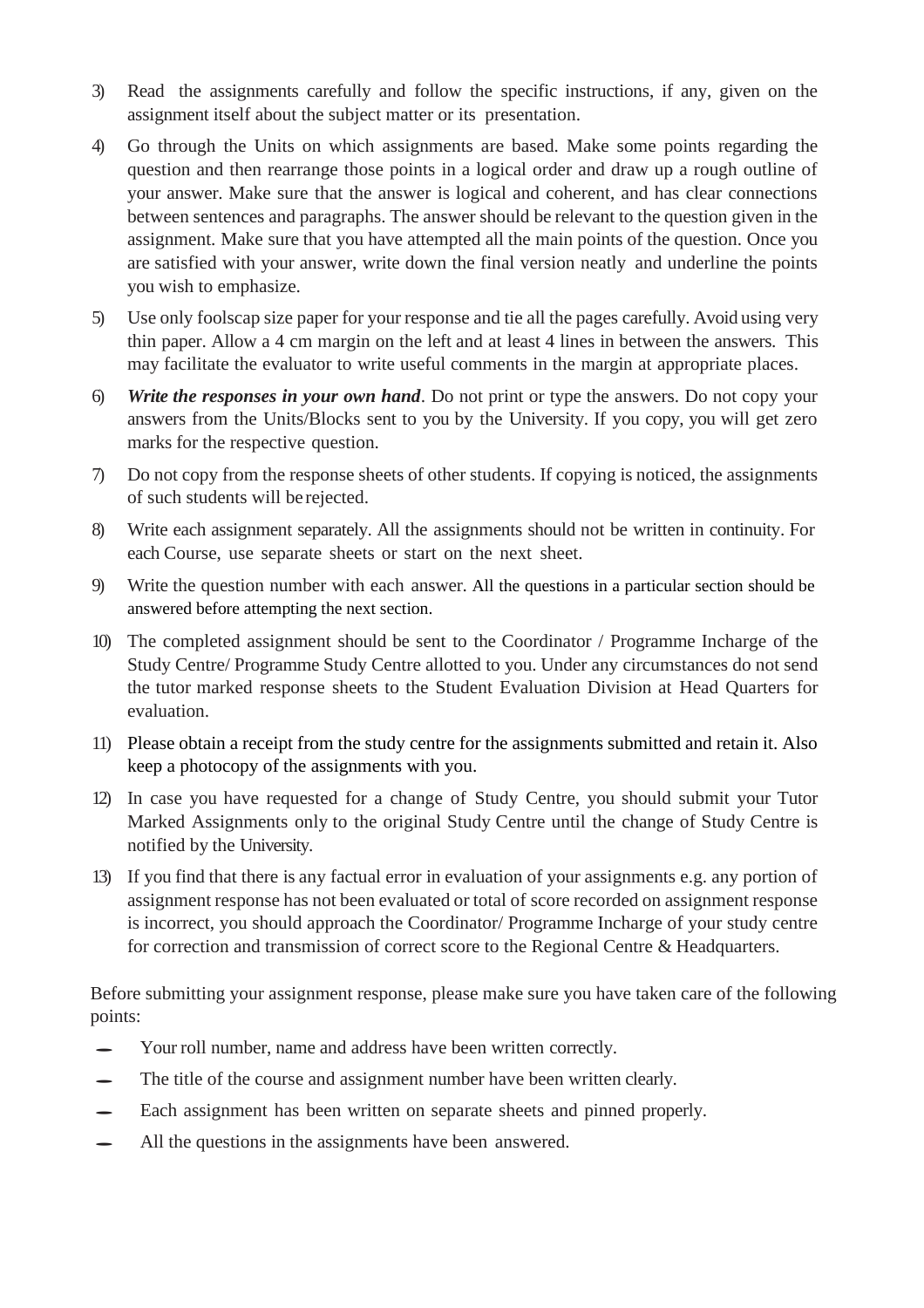### **SUBMISSION OF ASSIGNMENTS**

#### **Last date of submission for July 2021 Session: 31st March, 2022**

**You need to submit the assignments within the stipulated last date of submission, to be eligible to appear in the term-end examination of the respective courses.** Students must adhere to the last date of submission of assignments notified by the University for appearing in the term-end examination.

The last date of submission for all the assignments is mentioned above, but we advise you to do them one by one along with your study of the particular course and submit them at your study centre, so that you may get back the marks and comments of the counsellor with the evaluated assignment. With proper planning, you will be able to do all the assignments within the stipulated period. Please do not wait for the last date to submit all the assignments.

#### *WISH YOU ALL THE BEST!*

**Programme Coordinators (PGDCFT & MSCCFT)**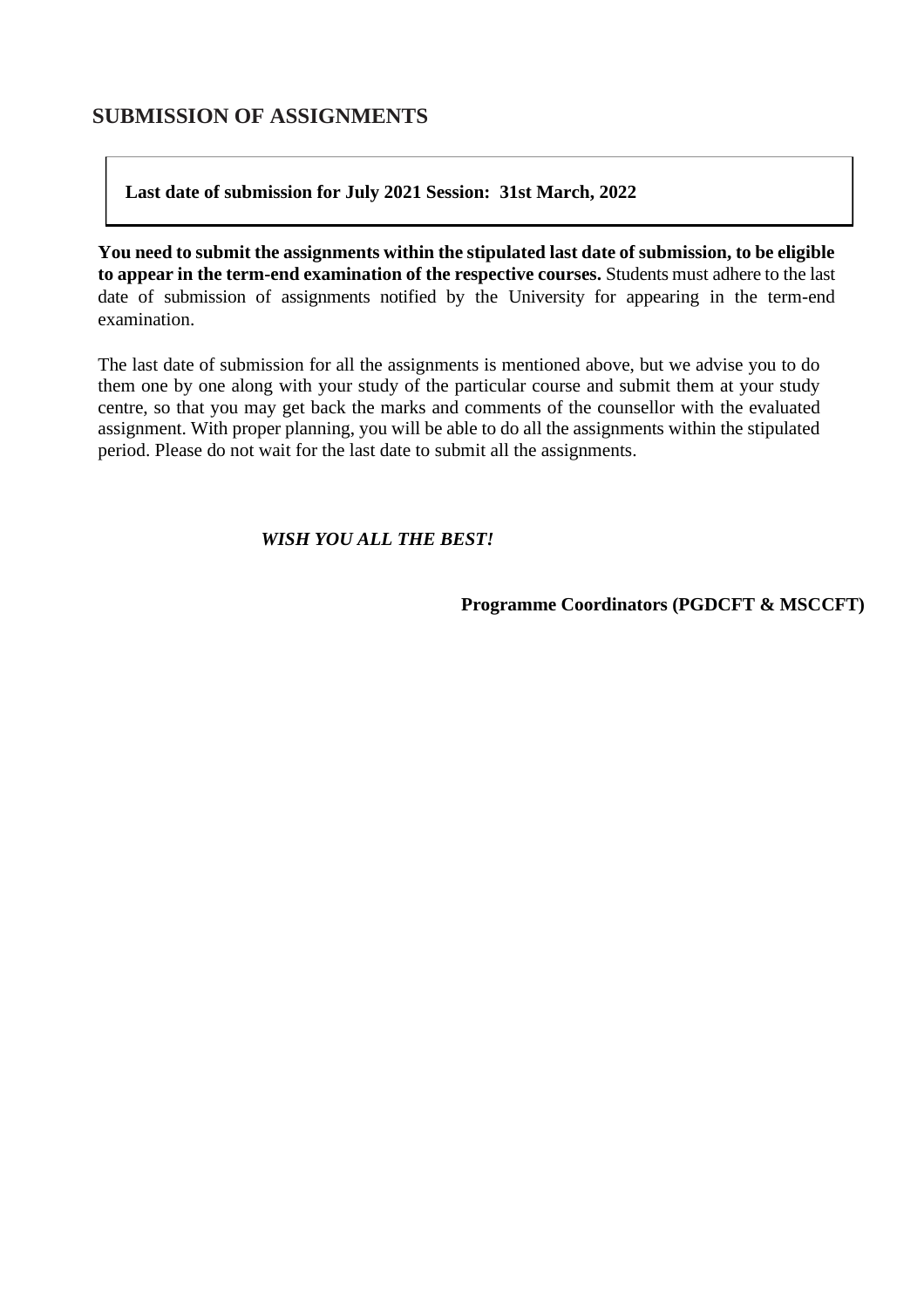## **ASSIGNMENT 1 TMA-1**

## **Human Development and Family Relationships**

**Course Code: MCFT-001 Assignment Code: MCFT-001/TMA-1/ASST-1/2021-22 Maximum Marks: 100**

*Note: (i) Answer all the questions in both sections. (ii) Answers to questions of Section "A" should not exceed 300 words each.*

## **Section A - Descriptive Questions**

 **(10x6=60 marks)**

|    | 1. Discuss Freud's psychoanalytic theory.                                         | (10) |
|----|-----------------------------------------------------------------------------------|------|
| 2. | Discuss the role of adoptive families in the present times.                       | (10) |
| 3. | How do you apply the developmental theory in day-to-day life?                     | (10) |
| 4. | Describe roles and responsibilities for families with elementary school children. | (10) |
| 5. | Analyze family developmental tasks in the adolescent stage.                       | (10) |
| 6. | How can one help a person who is facing problems due to ageing?                   | (10) |

## **Section B - Short Answer/Objective Type Questions**

 **(40 marks)**

| 1. |                    | Write short notes (in about 150 words each) on the following: | $(5x 8 = 40 \text{ marks})$ |
|----|--------------------|---------------------------------------------------------------|-----------------------------|
|    | 1)                 | Household                                                     |                             |
|    | $\overline{11}$    | Stem family                                                   |                             |
|    | $\overline{iii}$ ) | Taravad                                                       |                             |
|    | 1V)                | Rewards                                                       |                             |
|    |                    |                                                               |                             |

- v) Empty nest syndrome
- vi) The launching stage
- vii) Resilient families
- viii) Generation gap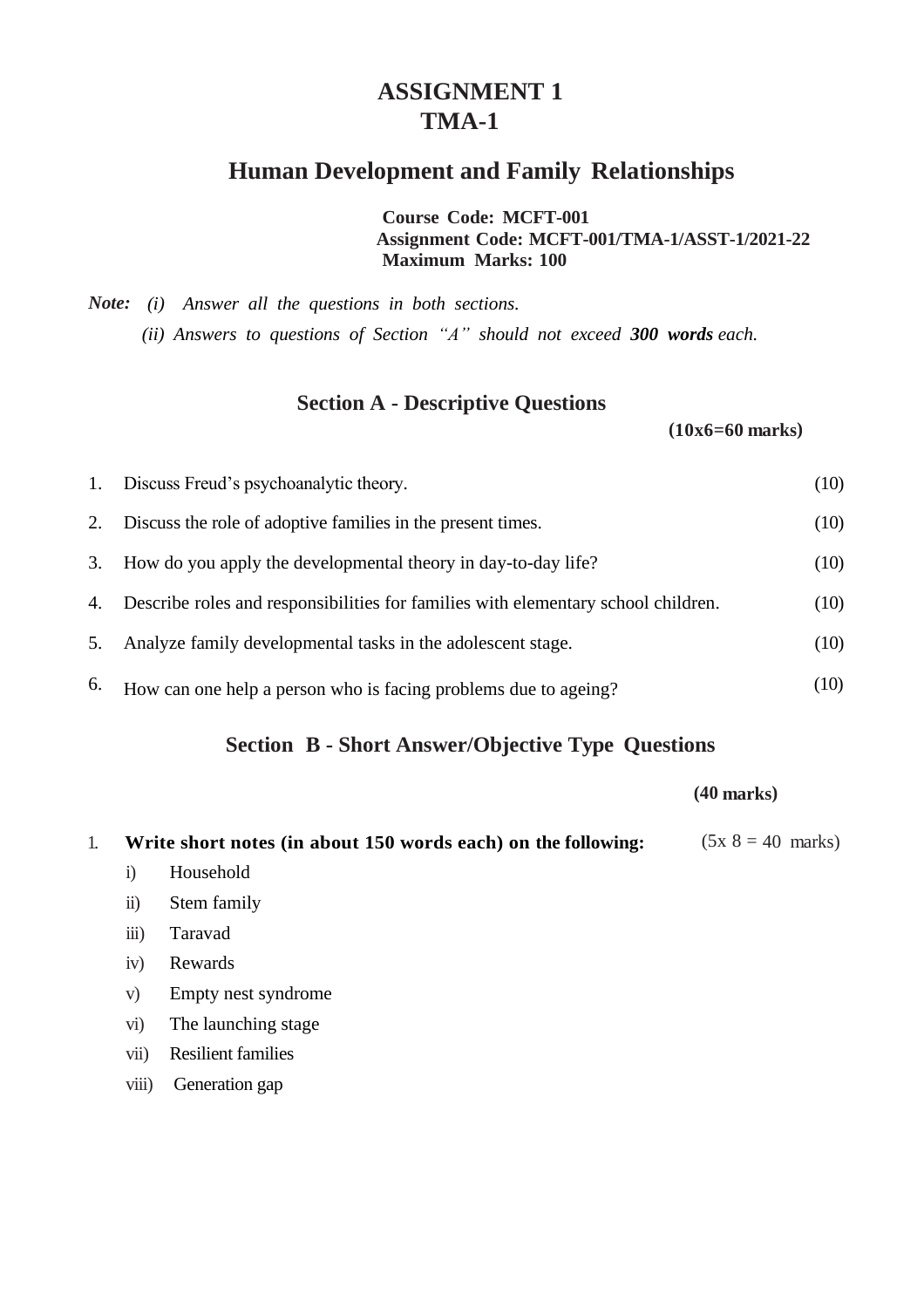## **ASSIGNMENT 2 TMA-2**

## **Mental Health and Disorders**

**Course Code: MCFT-002 Assignment Code: MCFT-002/TMA-2/ASST-2/2021-22 Maximum Marks: 100**

*Note:- (i) Answer all the questions in both sections. (ii) Answers to questions of Section "A" should not exceed 300 words each.*

### **Section A - Descriptive Questions**

#### **(10x6=60 marks)**

| 1. | What are the common cognitive disorders?                                            | (10) |
|----|-------------------------------------------------------------------------------------|------|
| 2. | What are the risk factors that are associated with somatoform disorders?            | (10) |
| 3. | Define disability according to the human rights perspective.                        | (10) |
| 4. | With the help of examples, distinguish between disability, impairment and handicap' | (10) |
| 5. | Describe the common features of normal grief.                                       | (10) |
| 6. | Analyse the need to study mental health in the present times.                       | (10) |

#### **Section B - Short Answer / Objective Type Questions**

(40 marks)

- 1. Write short notes (**in about 150 words each**) on the following: (5x8=40 marks)
	- i) WHO
	- ii) Phenylketonuria
	- iii) Diabetic Neuropathy
	- iv) Hallucinations
	- v) Empathy
	- vi) Delirium
	- vii) TC
	- viii) Supportive therapy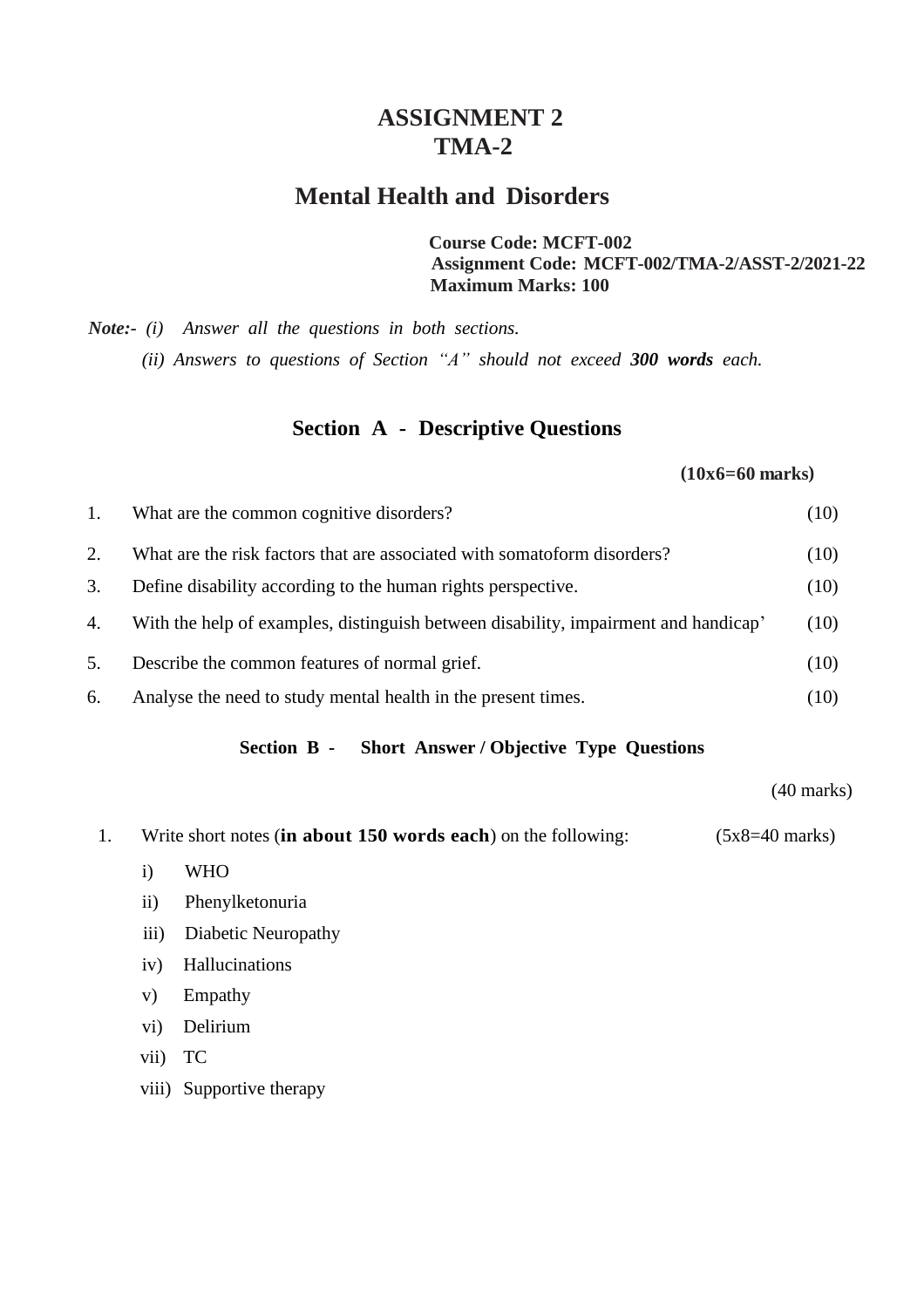## **ASSIGNMENT 3 TMA-3**

## **Counselling and Family Therapy: Basic Concepts and Theoretical Perspectives**

**Course Code: MCFT-003 Assignment Code: MCFT-003/TMA-3/ ASST-3/2021-22 Maximum Marks: 100**

*Note:- (i) Answer all the questions in both sections. (ii) Answers to questions of Section "A" should not exceed 300 words each.*

## **Section A - Descriptive Questions**

**(10x6=60 marks)**

| 1. | Discuss key principles for counselling.                                                 | (10) |
|----|-----------------------------------------------------------------------------------------|------|
| 2. | Outline the purpose of personalising during counselling with the help of examples. (10) |      |
| 3. | Giving examples, explain the statement "Silence is Golden".                             | (10) |
| 4. | What are some important assumptions of strategic family therapy?                        | (10) |
| 5. | Illustrate the use of Socratic questioning and the downward arrow technique.            | (10) |
| 6. | List use of the listening skills with the help of a case illustration.                  | (10) |

### **Section B - Short Answer/Objective Type Questions**

#### **(40 marks)**

1. **Write short notes (in about 150 words each) on the following:** (5x8=40 marks)

- i) Unconditional positive regard
- ii) Career counselling
- iii) Self psychology
- iv) Reflection
- v) Reframing
- vi) Psychoeducation
- vii) Family interviewing
- viii) Role-plays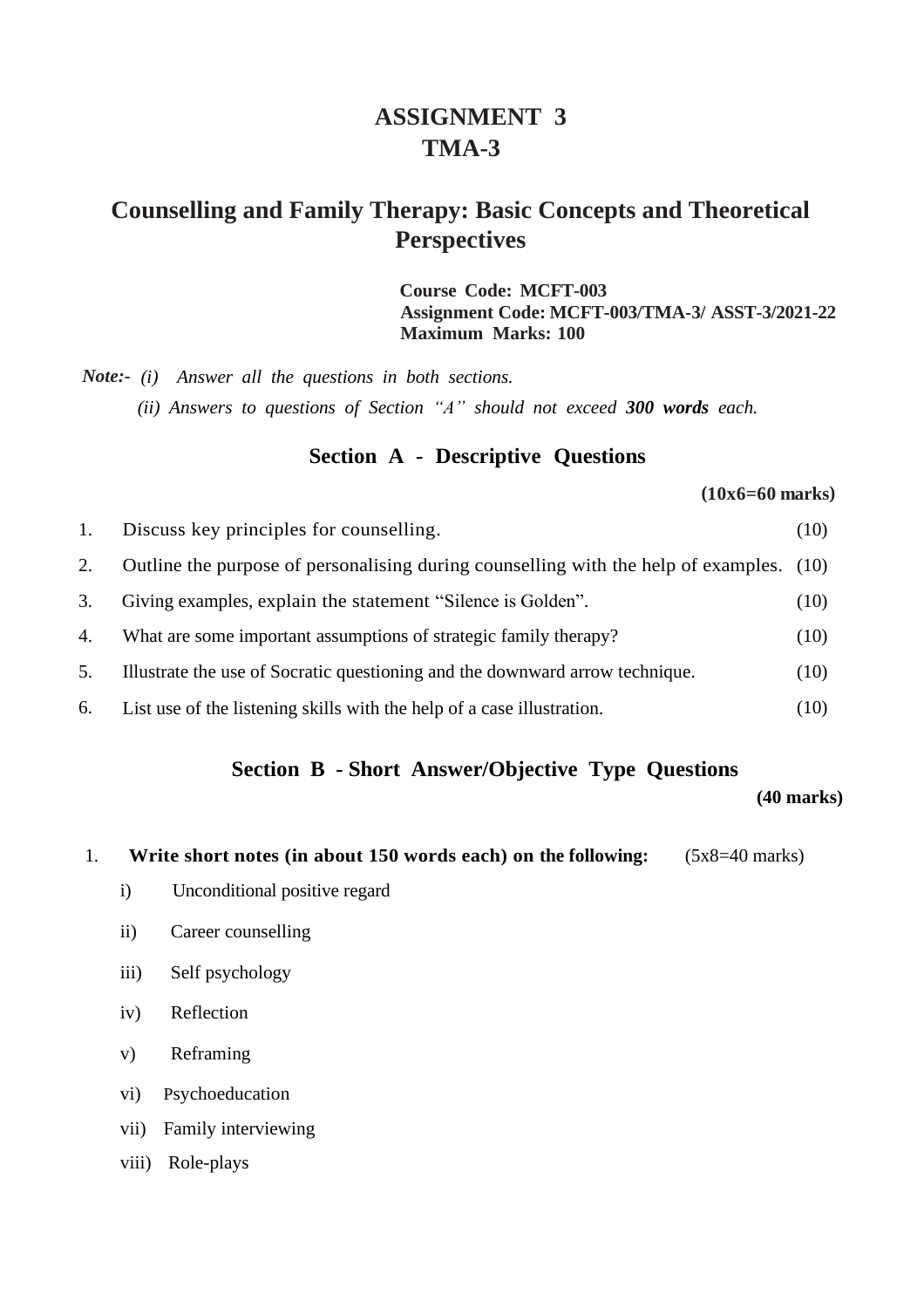### **ASSIGNMENT 4 TMA-4**

#### **Counselling and Family Therapy: Applied Aspects**

**Course Code: MCFT-004 Assignment Code: MCFT-004/TMA-4/ASST-4/2021-22 Maximum Marks: 100**

*Note:- (i) Answer all the questions in both sections. (ii) Answers to questions of Section "A" should not exceed 300 words each.*

## **Section A - Descriptive Questions**

#### **(10x6=60 marks)**

| 1. Discuss the use of sociodrama in counselling.                               | (10) |
|--------------------------------------------------------------------------------|------|
| 2. Analyse the role of life skills in post covid Indian society.               | (10) |
| 3. List qualities or characteristics of efficient counsellor/family therapist. | (10) |
| 4. Delineate the principles to be followed when using leads.                   | (10) |
| 5. Discuss the steps for termination.                                          | (10) |
| 6. With the help of examples, explain countertransference in therapy.          | (10) |

## **Section B - Short Answer/Objective Type Questions (40 marks)**

- 1. **Write short notes (in about 150 words each) on the following:** (5x8=40 marks)
	- i) Effective homework tasks
	- ii) Telephone counselling
	- iii) Client-centered therapy
	- iv) Mimesis
	- v) Inappropriate Professional Practice
	- vi) Motivating the family for therapy
	- vii) Family Hypothesis
	- viii) Projection